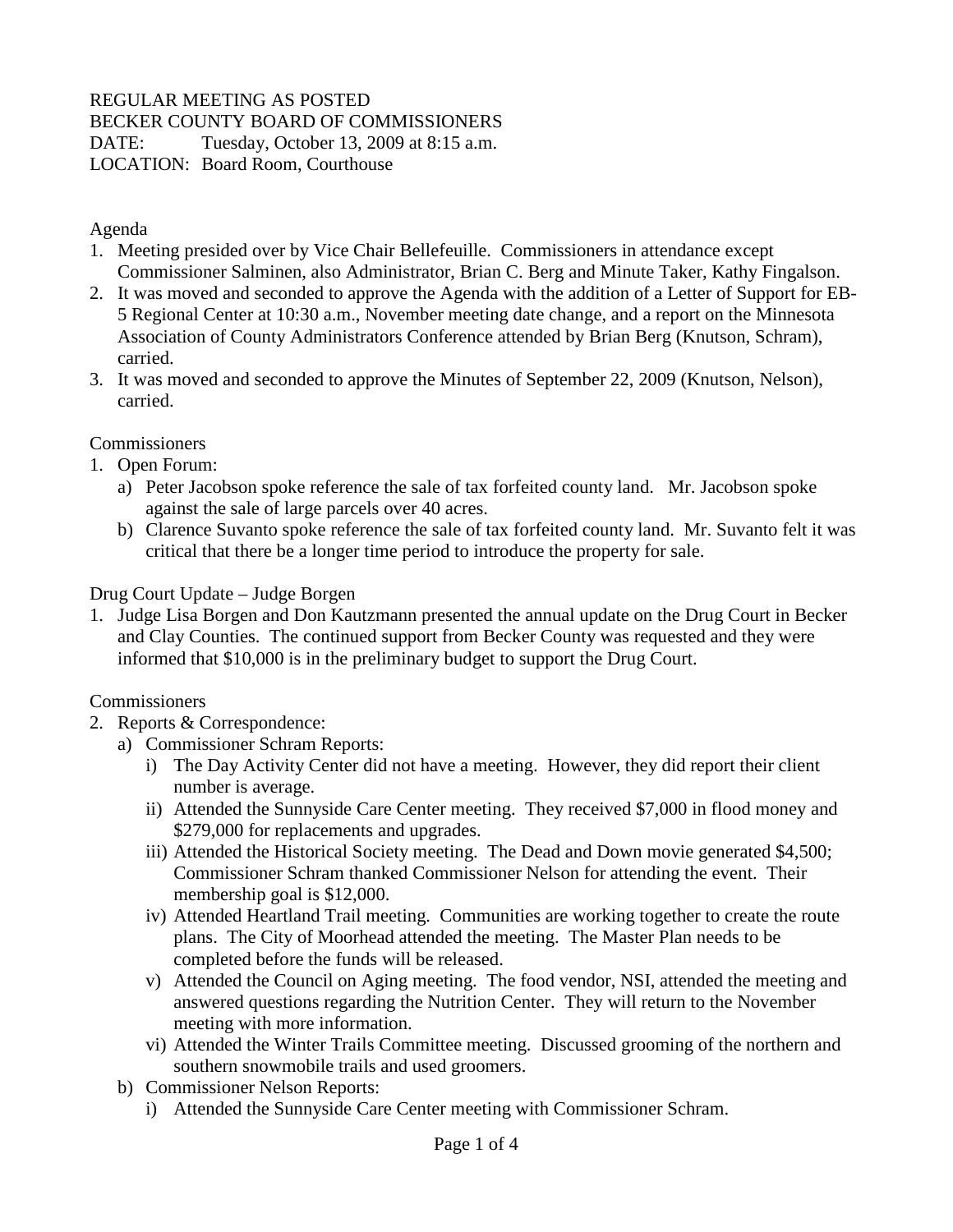- c) Commissioner Knutson Reports:
	- i) Attended the Fair Board meeting; discussed the midway and Grandstand show results.
	- ii) Planning and Zoning Board will be presenting findings on the resort moratorium soon.
	- iii) Attended the Heartland Trail meeting.
	- iv) Regarding the upcoming land sale; he has received correspondence from concerned citizens.
- d) Commissioner Bellefeuille Reports:
	- i) Nothing to report; all meetings will be addressed today.
- 2. Sheriff Tim Gordon addressed the Board regarding the State Radio Board meeting. They wish to present a program to the Board regarding the upcoming expenditures. The Commissioners requested the Administrator set a date and time on one of the upcoming Board meetings for the presentation.
- 3. Appointments:
	- a) The Solid Waste Advisory Committee was discussed. After much discussion it was agreed by consensus to have Steve Skoog seek input from the City of Detroit Lakes and the Townships for setting up a system to receive information back to the Environmental Committee.
- 4. Justin Klemetson, Chairperson from Walworth Township and one of the Becker County Township Directors, invited the Commissioners to the Township Officers Meeting to be held Thursday, October 15, 2009.
- 5. It was agreed by consensus to move the November  $10<sup>th</sup>$  Board meeting to the third Tuesday of the month, November  $17<sup>th</sup>$ . The second Board meeting of the month will be on November  $24<sup>th</sup>$  as scheduled. The change will be advertised in the Wednesday Detroit Lakes Tribune.

Auditor-Treasurer

- 1. It was moved and seconded to approve Resolution 10-09-1B, Gambling Permit for the Shrine Club color Guard for operations at County 6 Gas & Bait in Lake View Township (Nelson, Schram), carried.
- 2. It was moved and seconded to approve the annual tobacco license renewals for (1) Richard Bartelt – Four Corners, Erie Township; (2) Jody Beaudine – Lakes One Stop Shop, Cormorant Township; (3) Heather Furlong – Snellman Store, Wolf Lake Township; (4) Jay Olness, GR8 Investments Inc. – Pit 611, Lake Eunice Township; (5) Coalwell Agency Inc. – Highway 59 Store, Detroit Township; (6) Richard Sherbrooke – Cormorant Store Inc., Cormorant Township; (7) John (Pete) Johnson – Richwood Off Sale Inc., Richwood Township; (8) John (Pete) Johnson – Richwood General Store, Richwood Township; (9) Lance Highman – Northern Inn, Toad Lake Township; (10) Roger Nelson – Elbow Lake Store & Bar, Round Lake Township (Nelson, Knutson), carried.

# Finance Committee Minutes

- 1. It was moved and seconded to approve the Claims with addition of five over 90 days claims; NAPA for \$91.15 due to a billing issue; Johnson's Lock & Key for \$83.32 due to a billing issue; Larry Knutson for \$1,103.10 due to inadvertently missing the deadline; Barry Nelson for \$341.30 due to inadvertently missing the deadline; and Paul Joyce member of the EDA Board due to size of claim and past practice (Nelson, Knutson), carried.
- 2. It was moved and seconded to approve the addition of two Auditor's Warrants (1) 10/2/09 in the amount of \$226,482.21 and (2) 10/6/09 in the amount of \$27,153.65 (Knutson, Nelson), carried.
- 3. It was moved and seconded to approve the Maintenance request for Otis Elevator updates to the jail elevator in the amount of \$4,000 (Nelson, Schram), carried.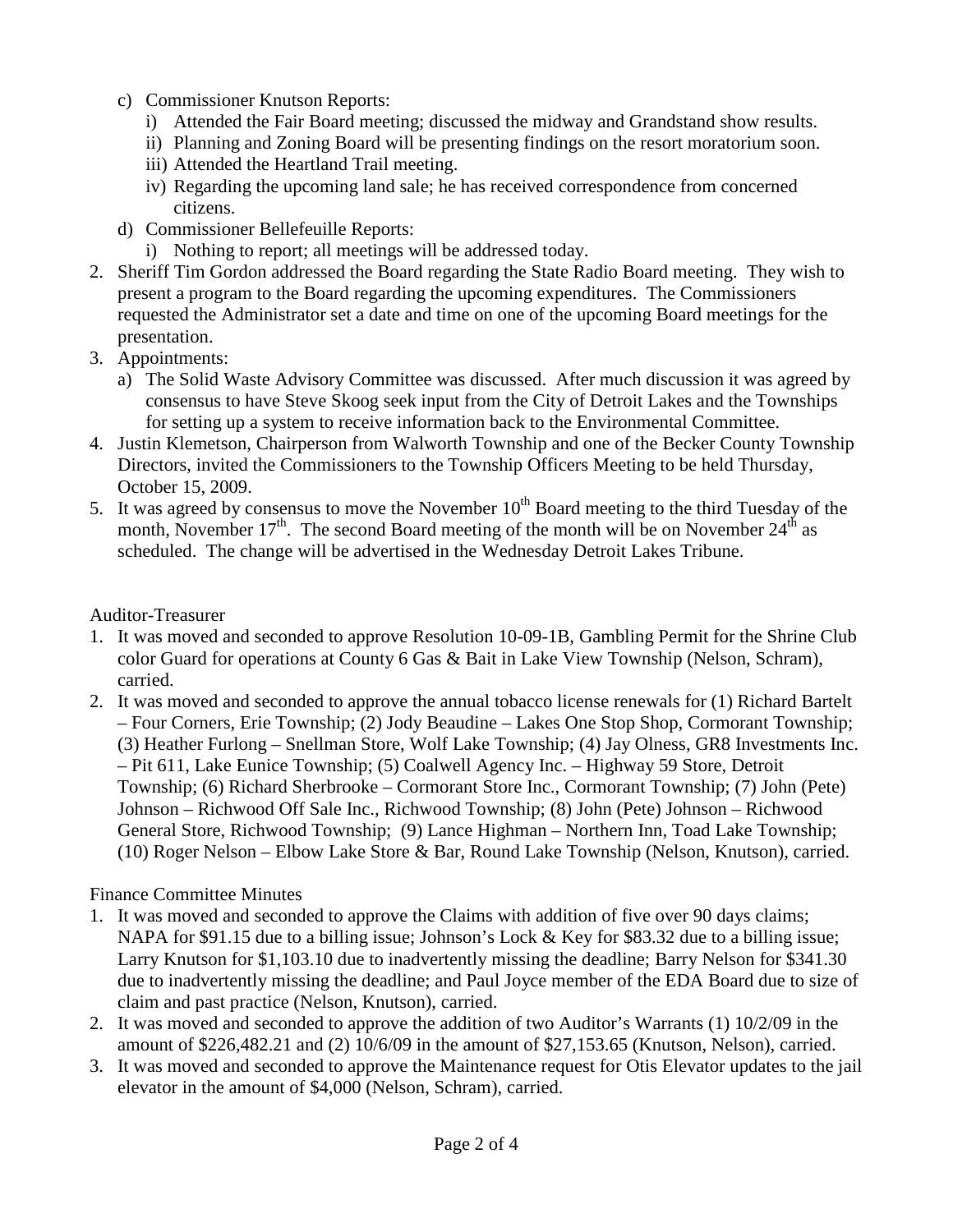- 4. It was moved and seconded to approve the Maintenance request for preventative maintenance on the mechanical equipment added during the courthouse expansion for the annual amount of \$6,560 through Manning Mechanical (Nelson, Knutson), carried.
- 5. It was recommended by the Finance Committee to approve the Natural Resource Management's requests to advertise for four part-time groomer operators, Resolution 10-09-1A; to accept the low quote of \$6,400 from Joe Stenger for snowmobile improvements in Round Lake Township and to postpone advertising for bids for used trail grooming equipment due to scheduled replacement in 2010.
- 6. It was moved and seconded to approve the Human Resources request to accept the bids from MN Life for the core life insurance and Assurant for the long term disability insurance (Nelson, Knutson), carried.
- 7. It was recommended by the Finance Committee to approve the Environmental Services letter of intent to join the Perham Incinerator Project.
- 8. It was recommended by the Finance Committee to approve the Transit request to repair the sewer line and seek an additional quote up to \$1,797.

## Environmental Services

1 . It was moved and seconded to authorize the Board Chair to sign the Letter of Intent to Participate in the Prairie Lakes Municipal Solid Waste Authority (Nelson, Knutson), carried.

#### Natural Resource Management

- 1 . It was moved and seconded to approve Resolution 10-09-1A to advertise, interview and hire four part time seasonal groomer operators (Schram, Knutson), carried.
- 2 . It was moved and seconded to approve the low quote from Joe Stenger in the amount of \$6,400 for the reshaping and improvement of approximately ½ mile of snowmobile trail in section 20 of South Round Lake Township (Schram, Nelson), carried.
- 3 . Discussion was held on advertising for used trail grooming equipment and the plan to postpone advertising but to continue investigating costs and availability of different models for next year's capital purchase.

## Highway

- 1 . It was moved and seconded to add Road Tour to the agenda and to remove Position Vacancy from the agenda (Nelson, Knutson), carried.
- 2 . A construction update was given.
- 3 . Discussion was held regarding a Road Tour. The date of November 3, 2009 at 8:00 a.m. leaving from the Highway Department was agreed by consensus.

## Human Services

- 1. It was moved and seconded to remove Request for Restructuring from the agenda (Knutson, Schram), carried.
- 2. It was moved and seconded to approve the Purchase of Services White Earth Mental Health to provide Children's Mental Health Services to Native American children and their families for six months in the amount of \$90,000 (Schram, Knutson), carried.
- 3. It was moved and seconded to approve the Purchase of Service Agreement MeritCare Home Care for Home and Community Based Services (home health, professional nursing and homemaker services) to waiver clients (Knutson, Schram), carried.